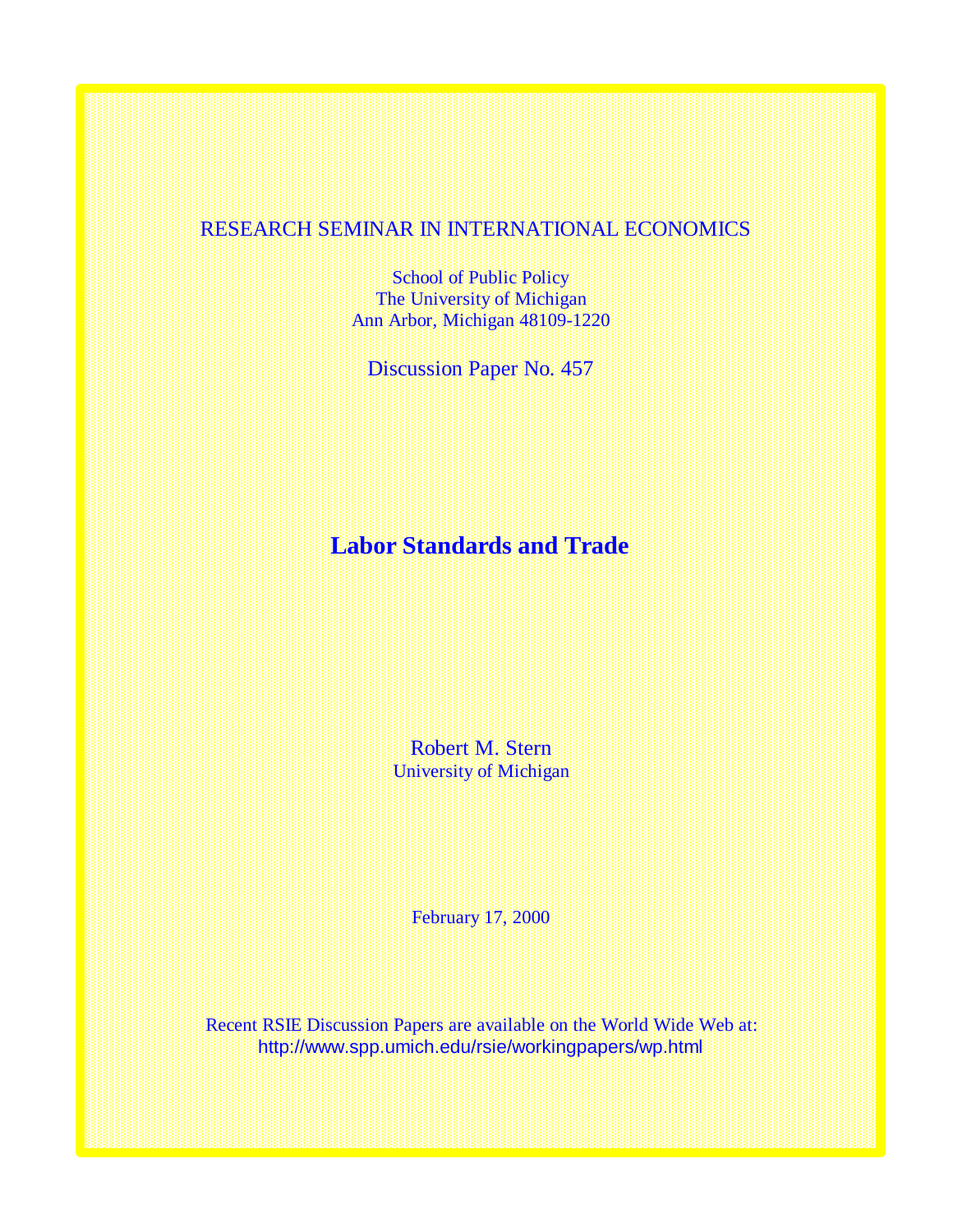#### **LABOR STANDARDS AND TRADE**

# **Robert M. Stern University of Michigan**

#### **Abstract**

**This paper explores the wide disparity of views on issues of international labor standards and the available options for addressing the issues involved. The discussion and analysis include: the definition and scope of labor standards; theoretical aspects of the economic effects of labor standards and the available empirical evidence; global, regional, national/unilateral, and other arrangements for the monitoring and enforcement of labor standards; and implications for policy in dealing with labor standards. It is argued that, because of the diversity of labor standard in countries with differing national characteristics, policies, and institutions, the case for devising WTO rules and disciplines to improve core labor standards in low-income countries cannot be convincingly made. Further, there are no compelling theoretical and empirical grounds to support the international enforcement and harmonization of labor standards.** 

**On a global level, the International Labor Organization (ILO) is best suited to provide a multilateral forum that would serve to strengthen its role and authority in pursuing improved labor standards internationally. The policies of the United States and other industrialized countries should be directed to maintaining open markets and encouraging the economic growth of their developing country trading partners. This is the surest way to achieve higher labor standards since there is pervasive historical evidence that standards are improved with higher levels of per capita incomes. National governments in developing countries should accordingly institute pro-active policies designed to improve working conditions and workers' rights as their economies expand and more resources can be channeled toward social betterment.**

**Forthcoming in Marco Bronckers and Reinhard Quick (eds.),** *World Trade Law: Essays in Honor of John Jackson***, Kluwer Law International.**

**February 17, 2000 Address Correspondence To: Robert M. Stern Gerald R. Ford School of Public Policy University of Michigan Ann Arbor, MI 48109-1220**

**Tel. 734-764-2373 FAX 810-277-4102 E-mail rmstern@umich.edu**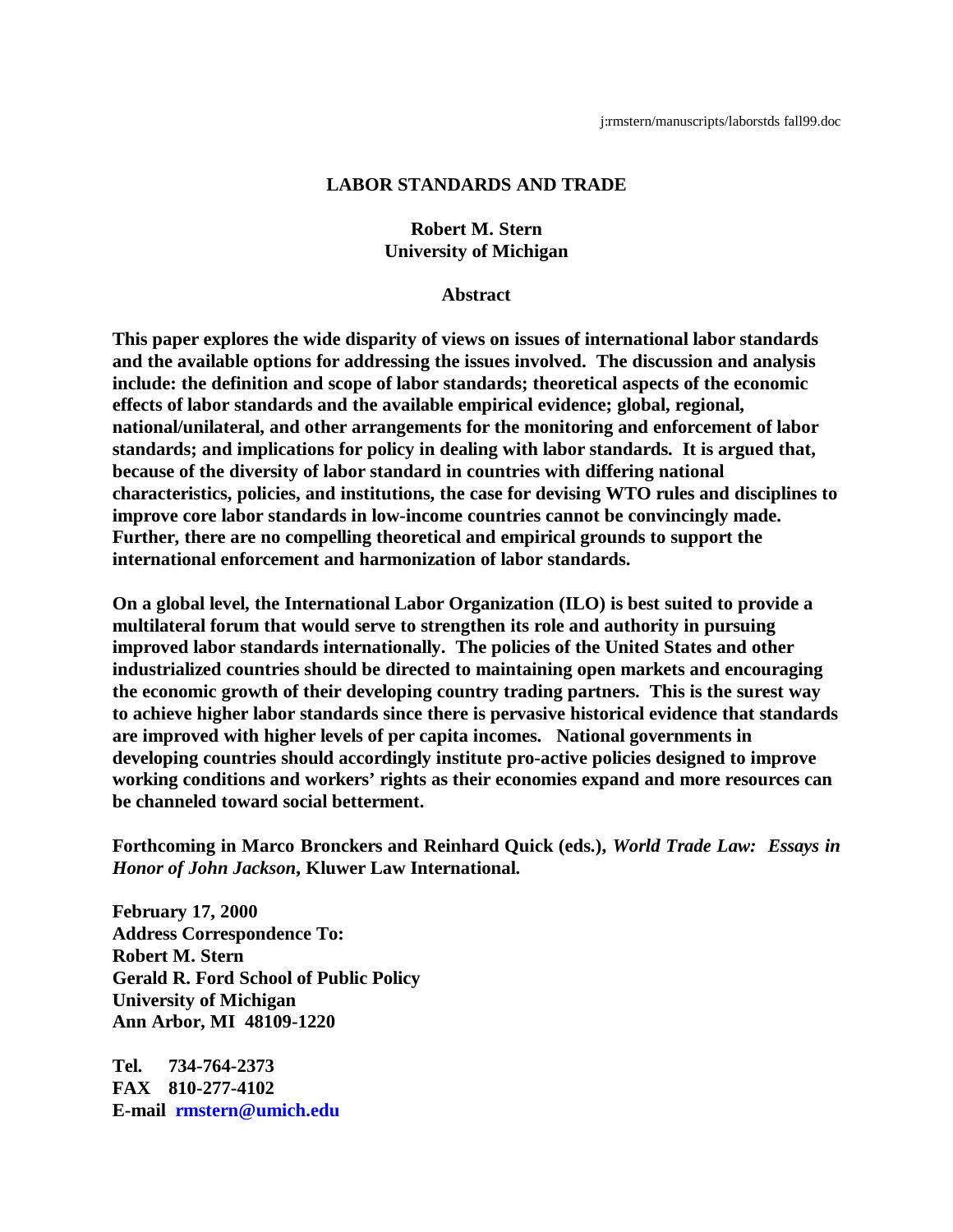# **LABOR STANDARDS AND TRADE\***

## **Robert M. Stern University of Michigan**

#### **I. Introduction**

The interaction of labor standards and international trade is by no means a new issue. Nonetheless it has assumed new importance due to the increasingly vocal arguments by labor interests and social activists in the United States and other industrialized countries that "unfair" labor practices and conditions that may exist in their developing country trading partners need to be offset by appropriate trade policy measures in order to "level the playing field."

The concern of labor and social activists is that the increased imports from countries in which labor standards are ostensibly not enforced at a sufficiently high level will be detrimental to wages and working conditions in the industrialized importing countries. As will be noted in the following discussion, there is a wide disparity of views on issues of international labor standards. The purpose of my paper is to explore these different views and the available options for addressing the issues involved. The paper is structured as follows. Section II deals with the definition and scope of labor standards. Theoretical aspects of the economic effects of labor standards are considered in Section III, while Section IV summarizes the available empirical

.

<sup>\*</sup> As a long-time colleague of John Jackson at the University of Michigan, I am especially appreciative of the close contacts that we have had over the past three decades on issues of research on trade policies and institutions. It is an understatement to say that I have benefited greatly from the scope of his knowledge of the salient issues. I am uncertain as to whether or not he will agree with my views that the WTO is not the appropriate forum to deal with issues of labor standards and trade. If he does disagree, I know that he will mount a compelling case to convince me that I am wrong or misguided.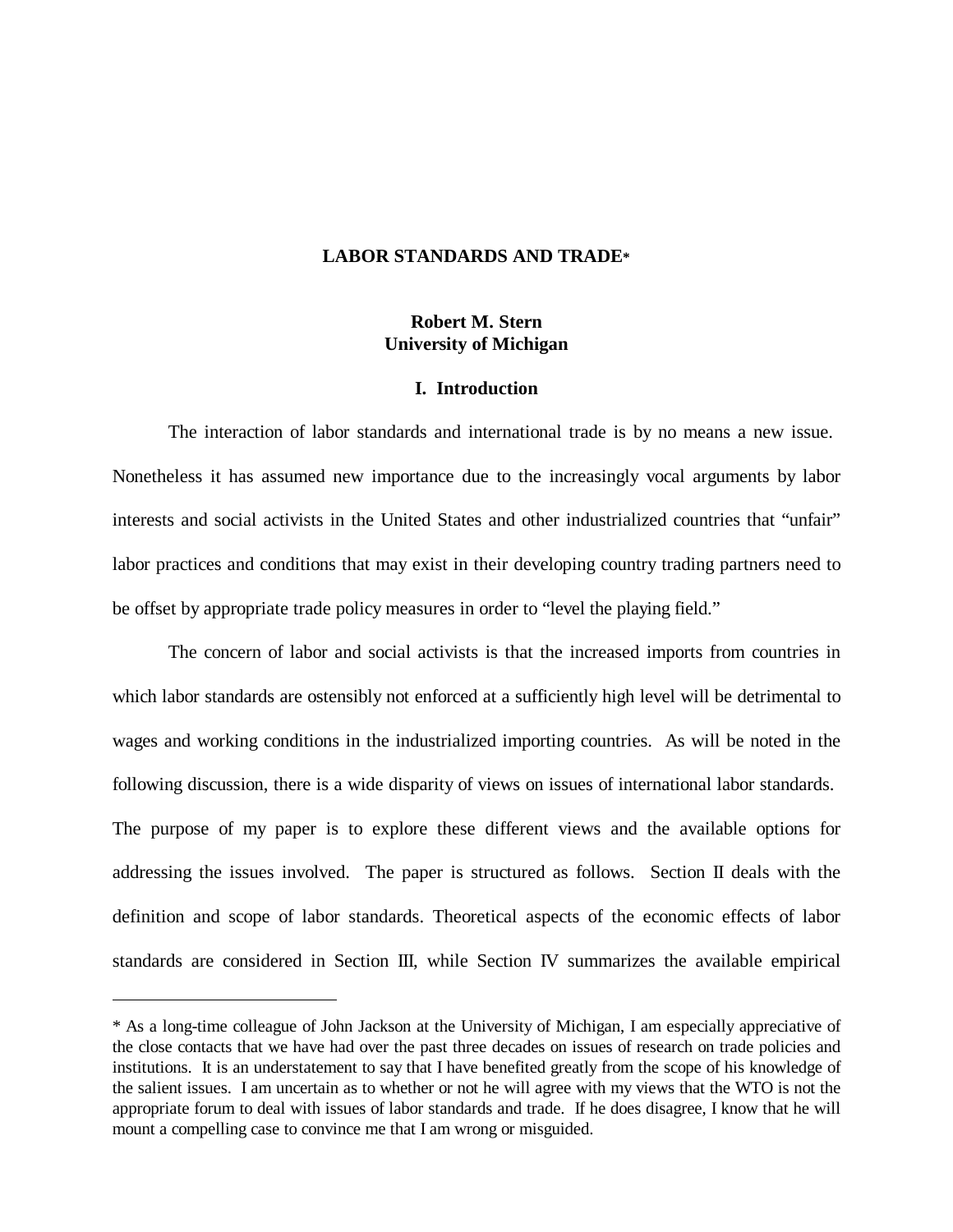evidence. Global, regional, national/unilateral, and other arrangements for the monitoring and enforcement of labor standards are discussed in Section V. Conclusions and implications for policy are presented in Section VI.

# **II. Definition and Scope of Labor Standards**

Labor standards are multi-faceted and may vary from country to country depending on the stage of development, per capita income, and political, social, and cultural conditions and institutions. It may be difficult therefore to distinguish unambiguously those labor standards that everyone would consider to be universal rights from other labor standards that will depend on given national circumstances. Nonetheless, efforts have been made to identify and achieve consensus on a group of so-called core labor standards that ideally should apply universally. For example, according to OECD (1996, p. 26), core labor standards include: (1) prohibition of forced labor; (2) freedom of association; (3) the right to organize and bargain collectively; (4) elimination of child labor exploitation; and (5) nondiscrimination in employment.

Agreement on the universality of these core labor standards derives ostensibly from the widespread acceptance and ratification of United Nations Covenants and Conventions as well as acceptance (though not necessarily ratification) of the pertinent Conventions of the International Labour Organization (ILO) that deal with human rights and labor standards. Besides the aforementioned core standards, there are other labor standards that are less universally accepted, and that relate to "acceptable conditions of work," which include: a minimum wage; limitations on hours of work; and occupational safety and health in the workplace.<sup>1</sup>

Some of the difficulties that may arise in interpreting and implementing core standards and distinguishing between core and other standards can be illustrated in the attempt by Fields (1995,

.

<sup>&</sup>lt;sup>1</sup> See Brown, Deardorff, and Stern (1996, Appendix Table 1) for the definitions and principles of the core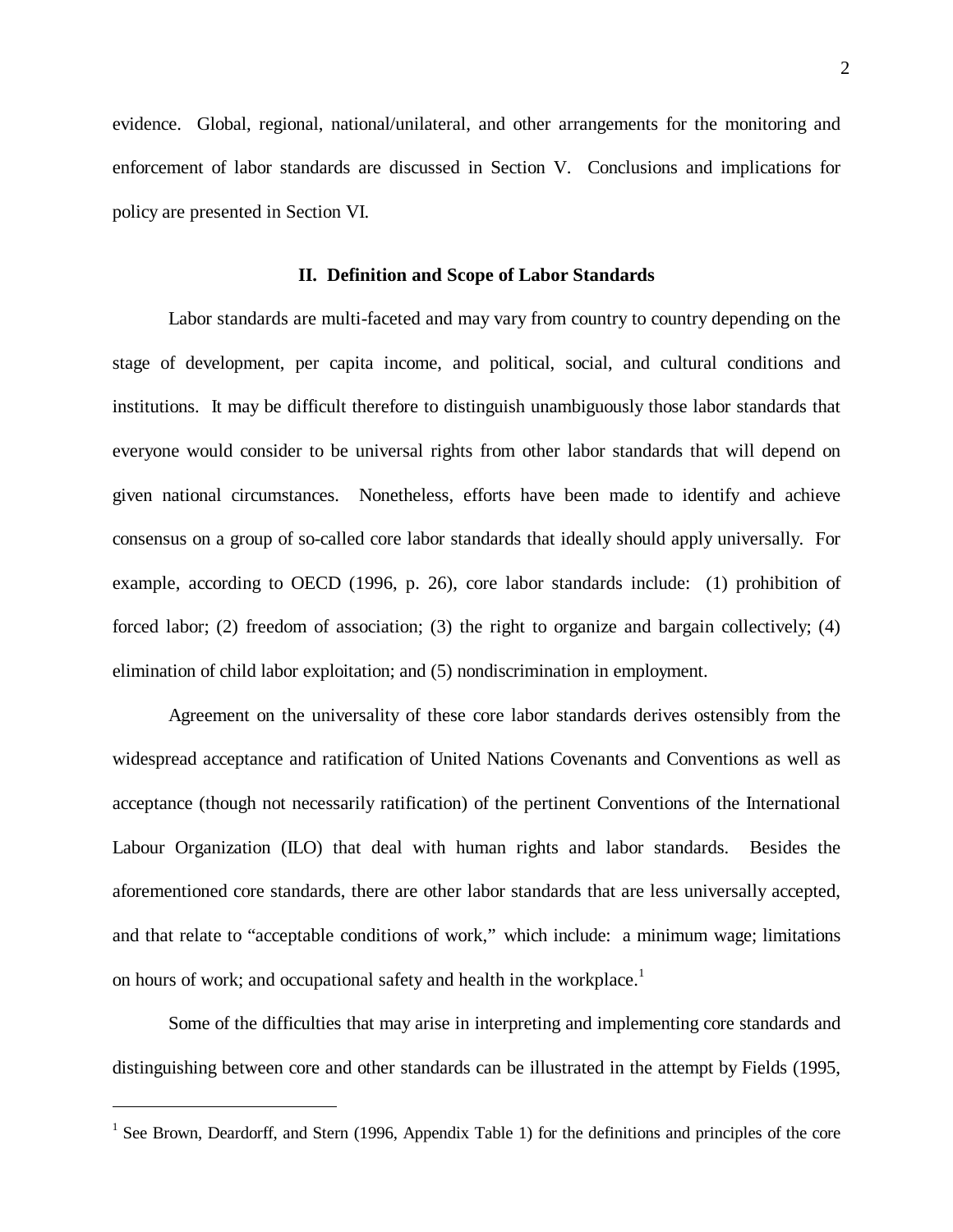p. 13) to articulate what he considers to be: "...a set of *basic labour rights for workers*

#### *throughout the world:*

1

i) No person has the right to enslave another or to cause another to enter into indentured servitude, and every person has the right to freedom from such conditions.

ii) No person has the right to expose another to unsafe or unhealthy working conditions without the fullest possible information.

iii) Children have the right not to work long hours whenever their families' financial circumstances allow.

iv) Every person has the right to freedom of association in the workplace and the right to organise and bargain collectively with employers."

It would be no easy matter to make operational Fields's proposed basic worker rights. Thus, for example, it is unclear how to interpret what is meant by "the fullest possible information" about working conditions or "families' financial circumstances" in the case of child labor. Further, countries may differ in the extent to which labor unions and collective bargaining are guaranteed as an absolute right.<sup>2</sup>

By pointing out the problems of interpretation and implementation, I by no means intend to deny the desirability of improving working conditions through higher labor standards. The issue, rather, is how this can best be accomplished. More will be said on this below in discussing existing institutions and mechanisms for the monitoring and enforcement of labor standards. It may be useful first though to discuss the central theoretical issues and the available empirical evidence involved in analyzing the economic effects of labor standards.

and other labor standards that are articulated in U.S. trade law, based on Lyle (1991, pp. 20-31).

<sup>&</sup>lt;sup>2</sup> See also Aggarwal (1995, pp. 4-5), who has proposed that a distinction be drawn between standards related to *labor processes* and standards related to *labor outcomes*.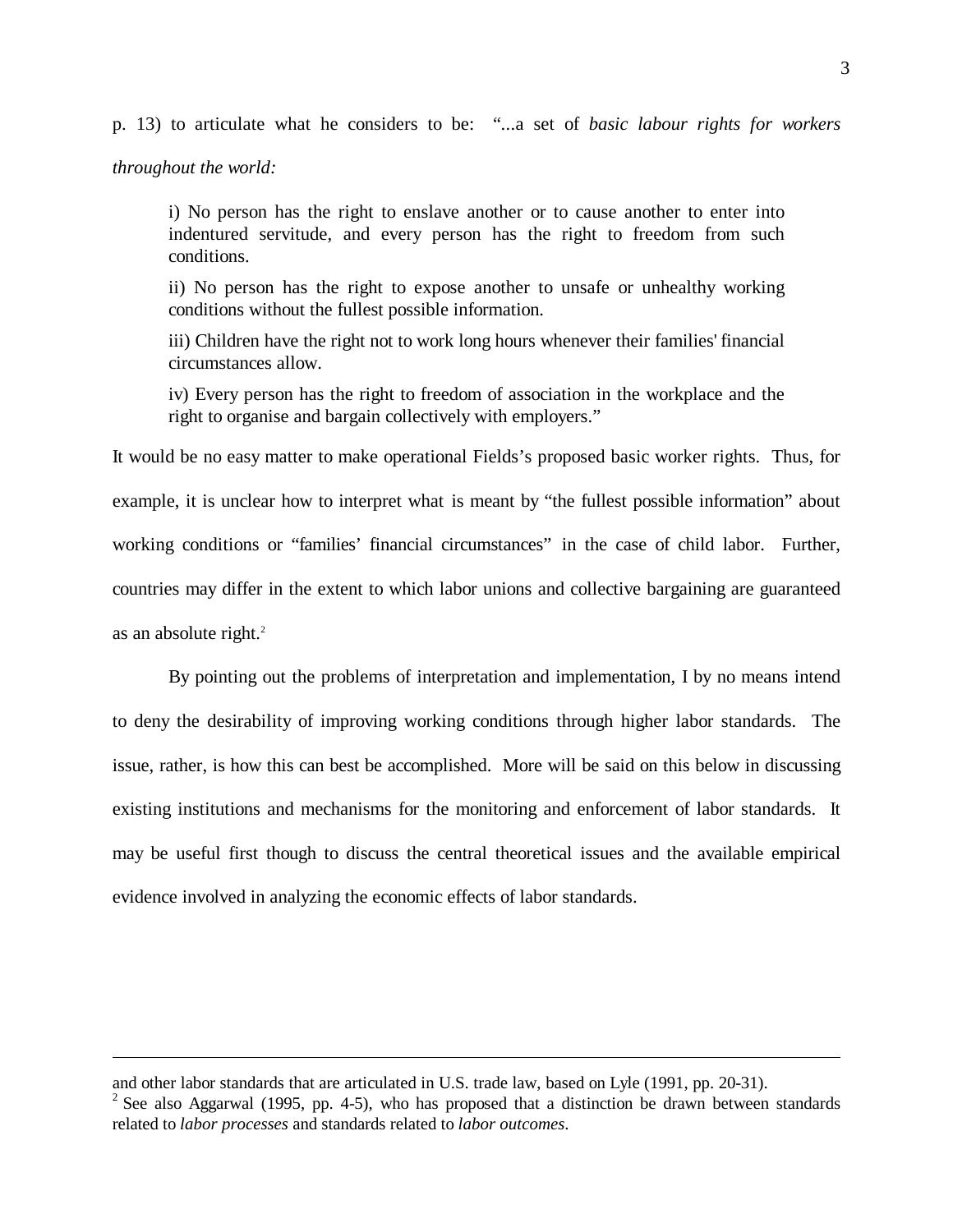#### **III. Economic Effects of Labor Standards: Theoretical Considerations**

There are two main issues to consider: (1) the diversity of labor standards and the case for free trade; and (2) the effects of standards and the international harmonization of standards on economic welfare and the terms of trade of individual nations.

#### **Diversity of Standards and the Case for Free Trade**

As noted in the preceding discussion, labor standards may vary across nations depending on their level of development, per capita incomes, and a host of political, social, and cultural conditions and institutions. The issue is whether such diversity of standards alters the case for free trade. This has been investigated in depth by Srinivasan (1995, 1998), who shows that the diversity of labor standards between nations will reflect differences in factor endowments and levels of income, and that such diversity is consistent with the case for free trade. If minimum international labor standards are to be attained, it will therefore be necessary to have arrangements for international income transfers and domestic tax/subsidies. This will be the case as well when consumers in countries with high standards have a moral preference to raise standards in their trading-partner countries with lower standards.

## **International Harmonization of Standards**

Brown, Deardorff, and Stern (BDS, 1996) analyze the effects of standards on economic welfare and the terms of trade and do not concern themselves directly with issues of the diversity of standards and the case for free trade. A general conclusion emerging from the BDS analysis is that economic welfare is best served when countries act to correct their domestic (labor) market failures. But, since these market failures will likely differ between countries, there is no obvious case on welfare grounds for pursuing universal standards and the international harmonization of standards that this may imply. This conclusion is consistent with that of Srinivasan, namely that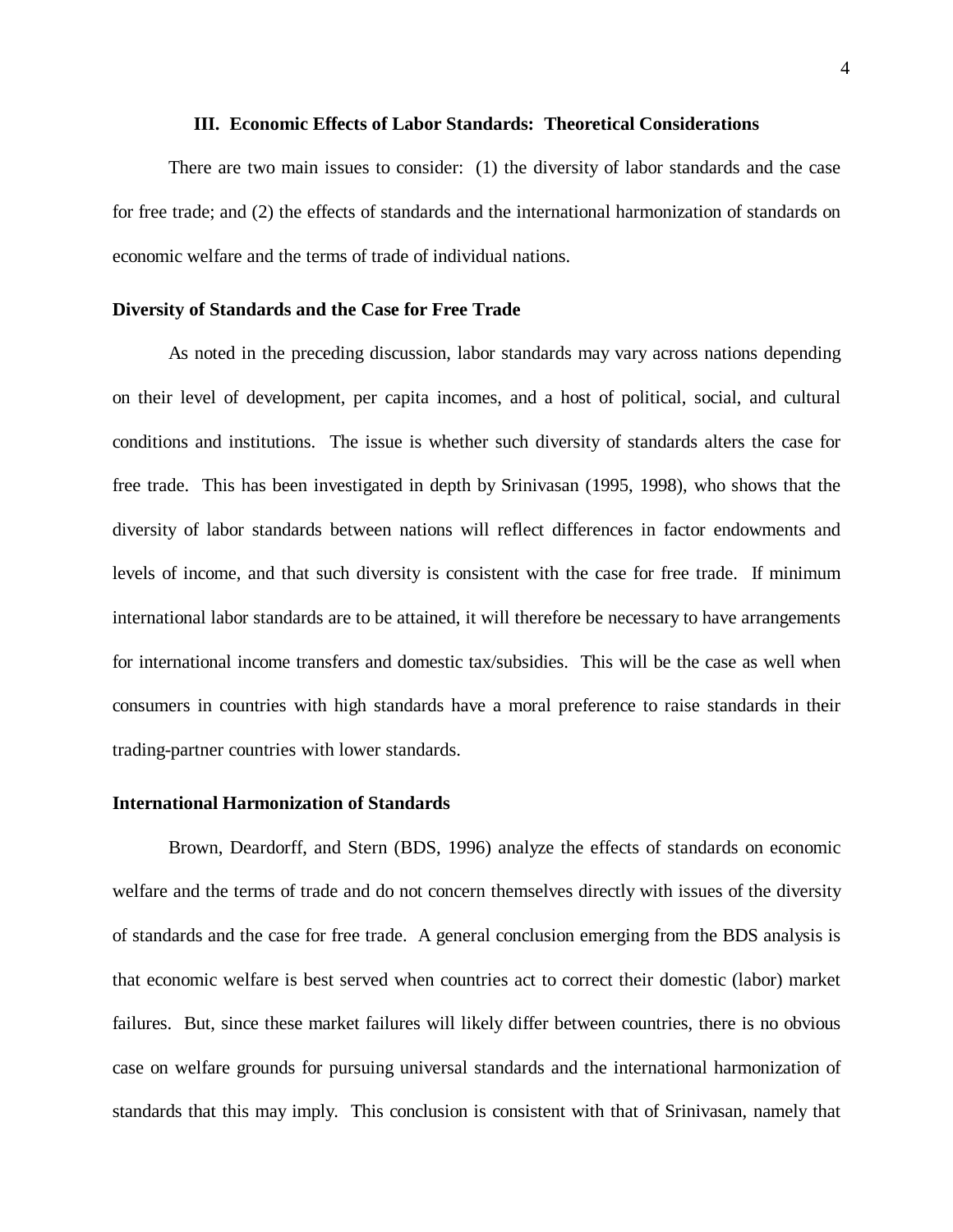diversity of working conditions between nations is the norm and is by no means in itself "unfair" so long as the extant labor standards are consistent with efficient resource use.<sup>3</sup> In general then, the case for international harmonization of labor standards appears rather weak, and it is quite possible that harmonization could have unintended adverse consequences for the very people who are in the greatest need for assistance. It is difficult therefore to generate much theoretical support for pursuit of core labor standards that would have universal application.

# **Labor Standards as Private/Public Goods**

.

We have already indicated that there may be a strong moral basis motivating the pursuit of higher labor standards.<sup>4</sup> Thus, in his analysis noted above, Srinivasan made allowance for moral considerations so that consumers could express their concern by a willingness to pay relatively higher prices for goods and services that reflected higher labor standards. In this connection, Freeman (1994) has argued forcefully that a market solution based on consumer labeling may be an especially effective way to raise labor standards internationally. He makes the point that labeling has the advantage that consumers pay more privately for what they consider morally acceptable, and at the same time foreign suppliers are compensated for their increased costs. Labeling also undercuts protectionist influences.<sup>5</sup> Labeling thus appears to be an attractive option. However, as Brown (1999) has shown, it may be very difficult to devise effective and efficient labeling schemes.

<sup>&</sup>lt;sup>3</sup>An exception arises here in cases of slave labor and what may be considered to be egregious treatment of child labor.

<sup>&</sup>lt;sup>4</sup> Granting this, it is nevertheless important to stress that concern about labor standards ought to be motivated by concern for the welfare of the workers involved, and not for the workers with whom they compete in the advanced industrialized countries. It is this latter view that motivates many of the advocates of labor standards. What these advocates may not realize or acknowledge is that taking actions against alleged violators of labor standards will normally make the "exploited" workers worse off, not better off. That will be true whether the sanctions are applied by government policy or by individual consumers responding to labeling. Therefore, if we wish to make workers and their families better off, we must find a way to *raise* their incomes, not take their incomes away.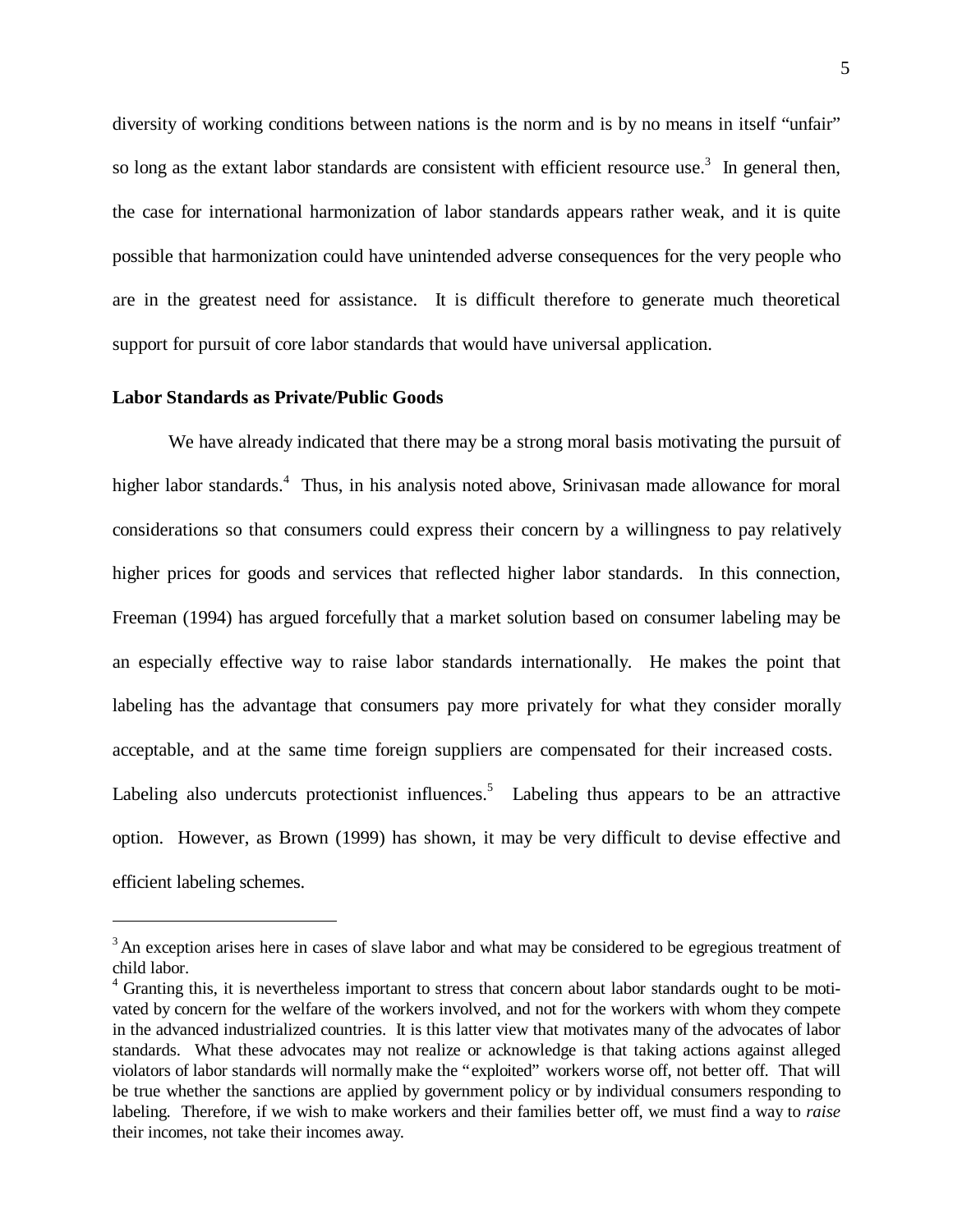## **Political Economy Aspects of International Labor Standards**

In discussing the sources of support for governmental action on labor standards, it is important to identify the constituent interest groups involved. Thus, in the United States for example, it would appear that organized labor, import-competing firms, and human-rights and public-interest groups are the main proponents of stricter labor standards applied to low-income countries. These interest groups may often recommend policies, including sanctions and import restrictions, which are presumably designed to change the behavior of trading-partner governments. By the same token, interest groups are influential in many low-income countries, especially among unionized workers in manufacturing sectors, employees of state enterprises, and owners/managers of import-competing firms. These groups may seek to protect and enhance their own ends and to resist foreign intrusion in setting standards. Krueger (1997, p. 283) characterizes the protectionist motivation as the "prevailing *political economy* view of international labor standards."<sup>6</sup> The issue then is how governments choose to respond to the various interest groups. This will be addressed in Section V below.

#### **IV. Economic Effects of Labor Standards: Empirical Evidence**

#### **Labor Standards, Trade, and Foreign Direct Investment (FDI)**

-

In our earlier discussion, we distinguished "core" and "other" labor standards. The question then is the extent to which international differences in the various standards affect trade performance. Some noteworthy studies have been done by Rodrik (1996), Aggarwal (1995), and

<sup>&</sup>lt;sup>5</sup> However, as just noted, labeling does not in itself raise the incomes of foreign workers and their families.

<sup>&</sup>lt;sup>6</sup> While Krueger's characterization may apply to unions and import-competing firms, it may not apply to the activities of human-rights and public-interest groups which are not motivated by protectionist considerations.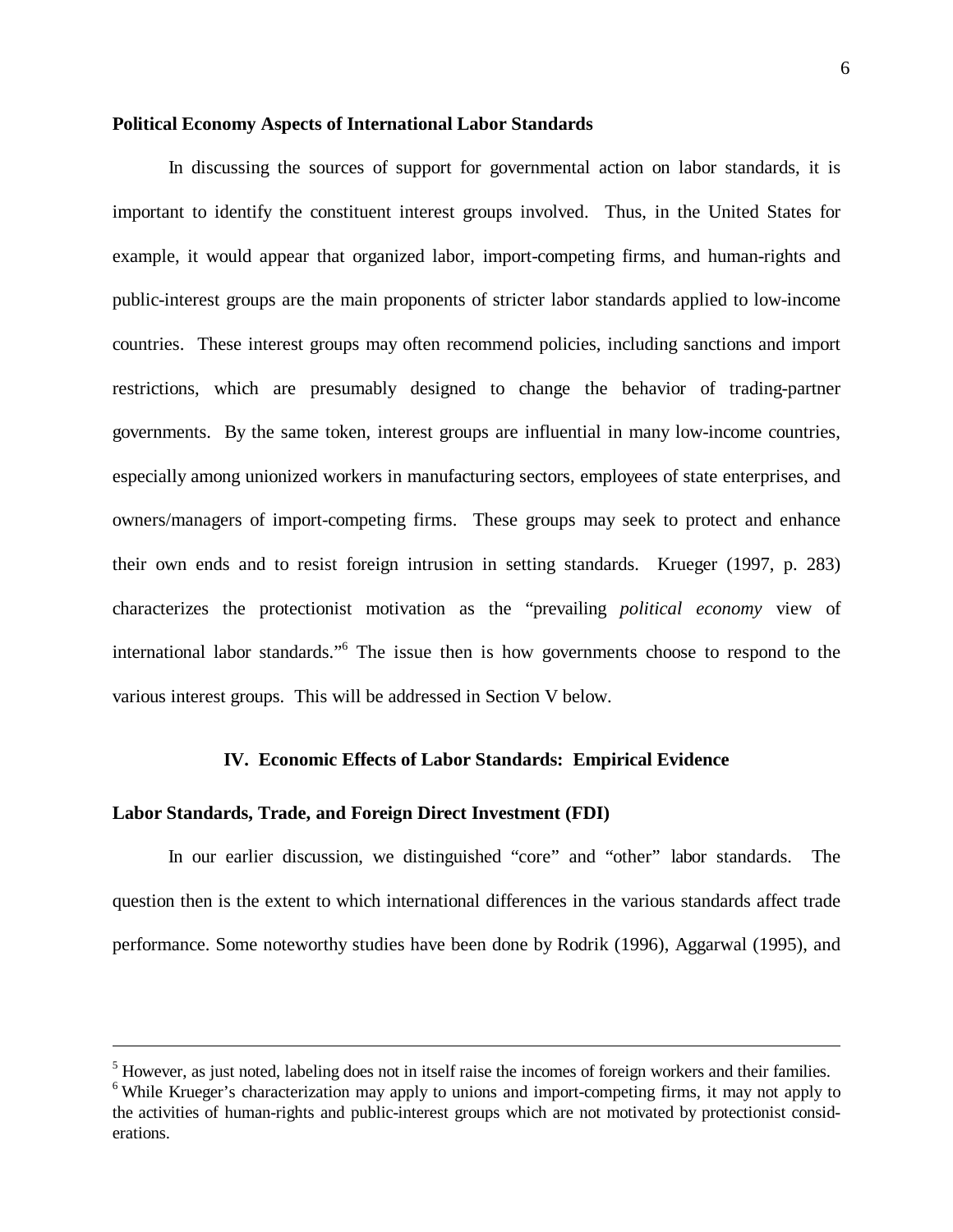OECD (1996). These studies found little compelling empirical evidence suggesting that low labor standards have an impact on trade.

As for FDI, it is often alleged that multinational enterprises may be attracted to locate in countries with lower labor standards to take advantage of lower costs. However, the available empirical evidence in the aforementioned studies actually indicates the opposite to be the case.

Thus, the empirical evidence strongly suggests that low labor standards are not reflected in the existing trade performance of the major developing countries and that FDI is more attracted to countries with high rather than low standards.

## **Labor Standards and the Role of Interest Groups**

-

As mentioned above, there is a view that is widespread that support for international labor standards reflects protectionist interests in the United States and other industrialized countries. This proposition has been tested empirically by Krueger (1997), who analyzed the determinants of support in the U.S. House of Representatives for the Child Labor Deterrence Act of 1995. This legislation was intended to prohibit imports of goods produced abroad by child labor under specified circumstances, including by children under 15 years old and subject to a review of child labor practices by the U.S. Secretary of Labor. The Act was co-sponsored by Senator Tom Harkin (D-IA) and Congressman Barney Frank (D-MA), with 35 co-sponsors in the House and 7 in the Senate.<sup>7</sup> In his analysis, Krueger was surprised to find (p. 289) that: "...Congressmen from districts with a high concentration of high school dropouts are *less* likely to cosponsor the Child Labor Deterrence Act. ...This... is contrary to what I would expect from a simple political economy model...." Krueger also found that higher rates of unionization were associated with

<sup>&</sup>lt;sup>7</sup> While the 1995 legislation was not passed at the time, it should be noted that the U.S.  $105<sup>th</sup>$  Congress subsequently enacted the Bonded Child Labor Elimination Act, and it was signed by President Clinton on October 10, 1997.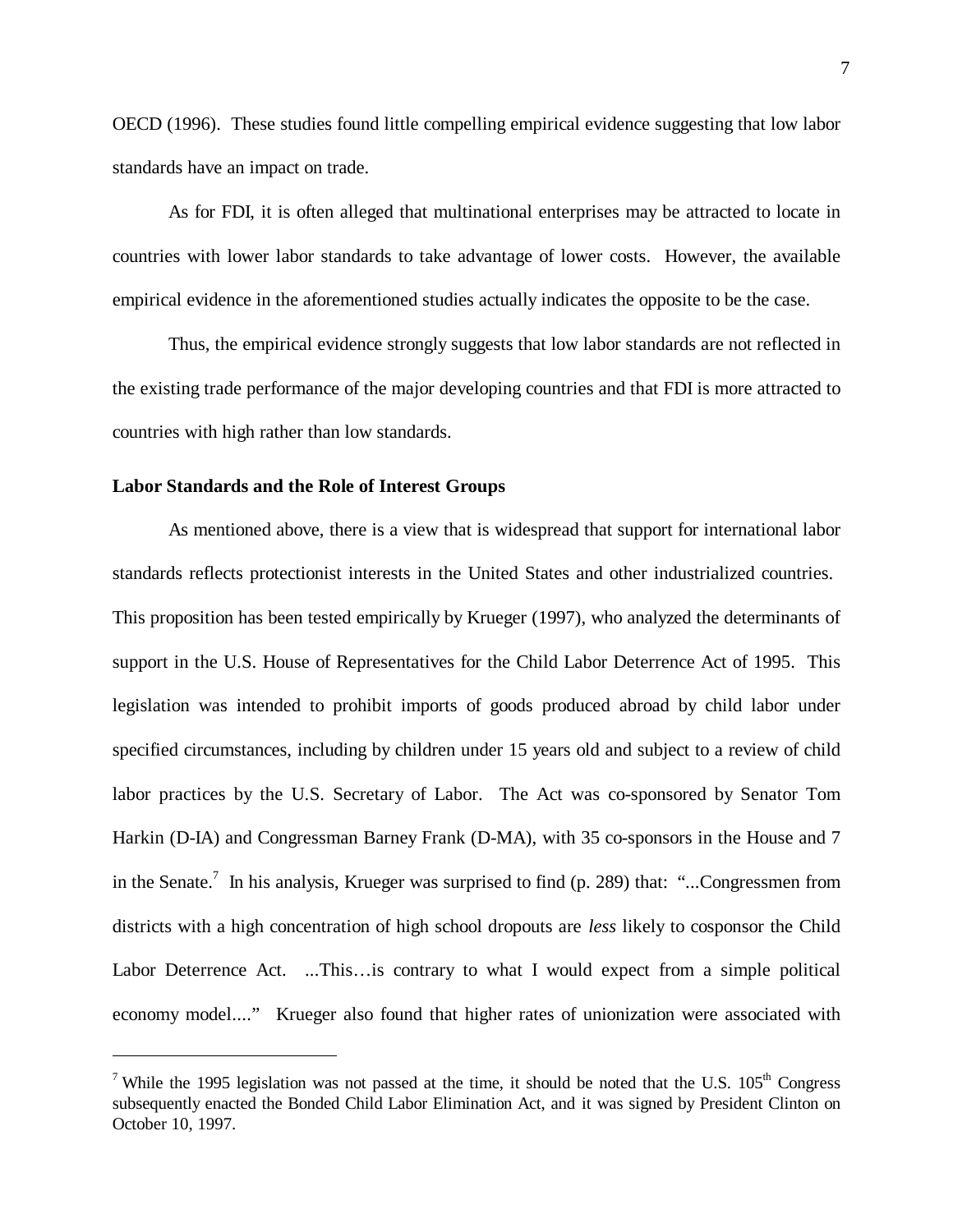support for the Act as were representatives who were Democrats and also had voted against NAFTA and the Uruguay Round negotiations. In interpreting his results, Krueger argued that unionized workers who tend to be more highly skilled and thus may not benefit directly from a ban on imported goods made with child labor may in this case be acting to pursue policies that strengthen worker rights more generally rather than pursuing their own narrow self interest. He goes on more broadly to state (pp. 293-94): "Indeed, in many instances I am surprised that the AFL-CIO used its limited political capital to press for international labor standards that are of little benefit to its members, when instead it could pursue policies that are of much greater direct benefit to its membership."

While Krueger's results are suggestive, they are by no means definitive. In particular, as Srinivasan (1996, 1998) has noted, a Congressman may have chosen not to sponsor the legislation and yet may be supportive of it. Further, less educated and less skilled individuals tend to vote less and to work in nontradable service industries. The interests of these workers may thus have been given less weight in a Congressman's deciding whether or not to be a cosponsor. Finally, as noted above, Krueger's results suggest support for the legislation from Congressmen from districts with a higher rate of unionization and voting records opposing NAFTA and the GATT negotiations.

The preceding discussion suggests that, while there may be scope for different views about labor standards, in this writer's judgment the weight of the theoretical and empirical analysis argues strongly against taking an activist position to mandate and enforce international labor standards.<sup>8</sup> Nonetheless, because issues of labor standards will continue to have a high profile in

.

<sup>&</sup>lt;sup>8</sup> There is evidently a marked difference in world view between most advocates of labor standards and trade and (most other) economists. Labor standards advocates seem to see the world in terms of a struggle between capital and labor for the rewards from production, without much regard to the size of the output that they will have to share. They see the outcome as depending on power, not on economics. Trade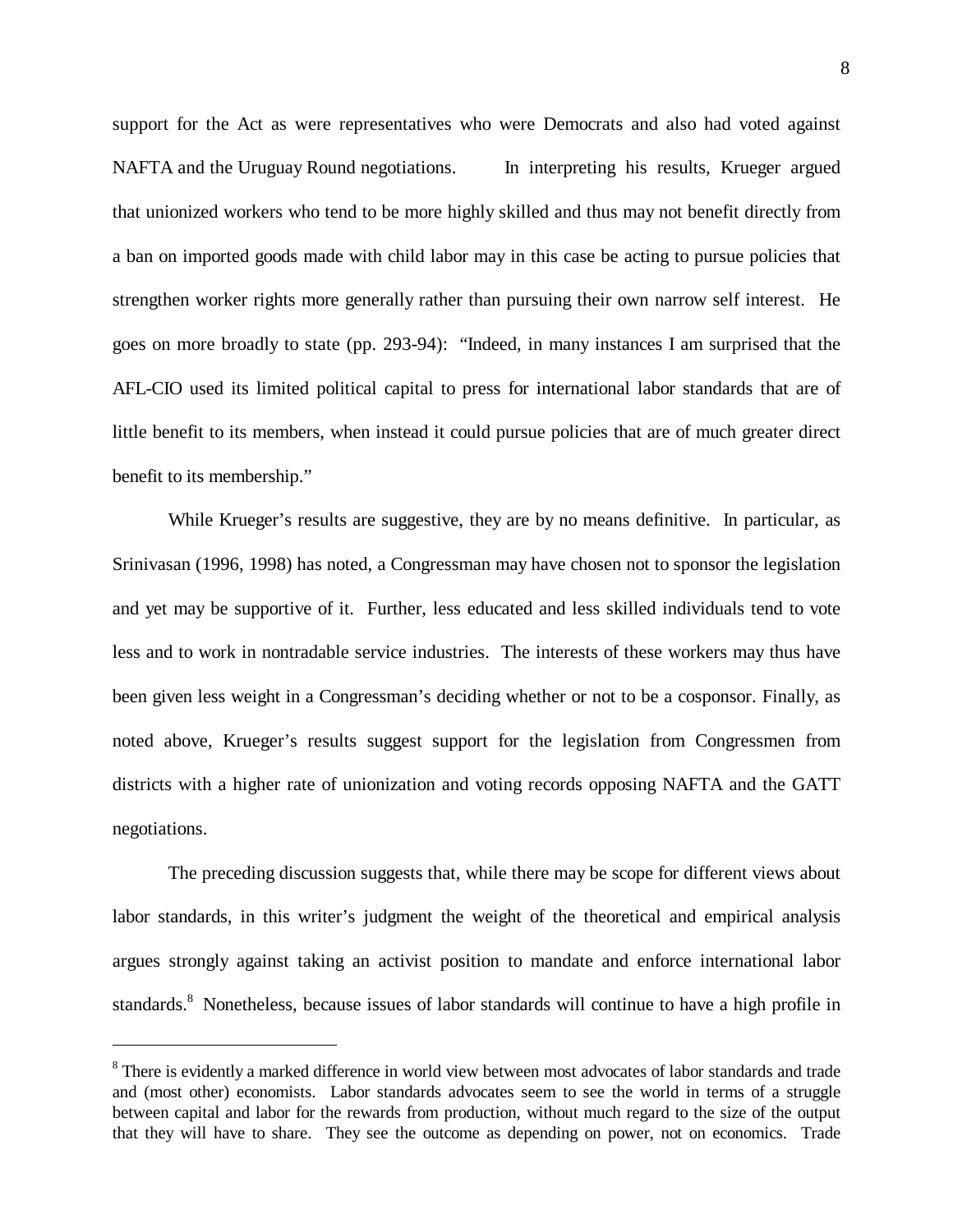the current policy environment, it is essential to consider the alternative arrangements that exist for their monitoring and enforcement. This will be done in the following section. We will conclude with some recommendations that may serve the interests and needs of the United States and other high-income countries as well as the low-income countries.

## **V. Monitoring and Enforcement of Labor Standards**

Labor standards are presently dealt with in a variety of settings: global; regional; national/ unilateral; and other, including private, arrangements. We shall discuss briefly each of these in turn.

## **Global Arrangements**

1

The main international organization that is concerned with labor standards is the ILO, which was established as part of the Treaty of Versailles of 1919 following the end of World War I. The methods and principles set out in the ILO constitution deal with all conceivable aspects of labor standards. As stated in ILO (l988, p. 4), ILO action designed to promote and safeguard worker rights takes three main forms: (1) definition of rights, especially through adoption of  $\text{I\!L}\text{O}$ Conventions and Recommendations; (2) measures to secure the realization of rights, especially by means of international monitoring and supervision but not by imposition of trade sanctions; and (3) assistance in implementing measures, particularly through technical cooperation and advisory services.

economists see the world in terms of how resources are allocated to production with a view to maximizing the total output. They see the distribution of that output between capital and labor as depending on scarcity and productivity, not on power. Therefore labor standards advocates favor the use of intervention to tilt the balance of power in favor of labor, believing then that labor will get a larger share of a fixed pie. Trade economists see those same policies as shrinking the pie while altering the slices not by changing power but by changing the markets within which scarcity determines the rewards to capital and labor.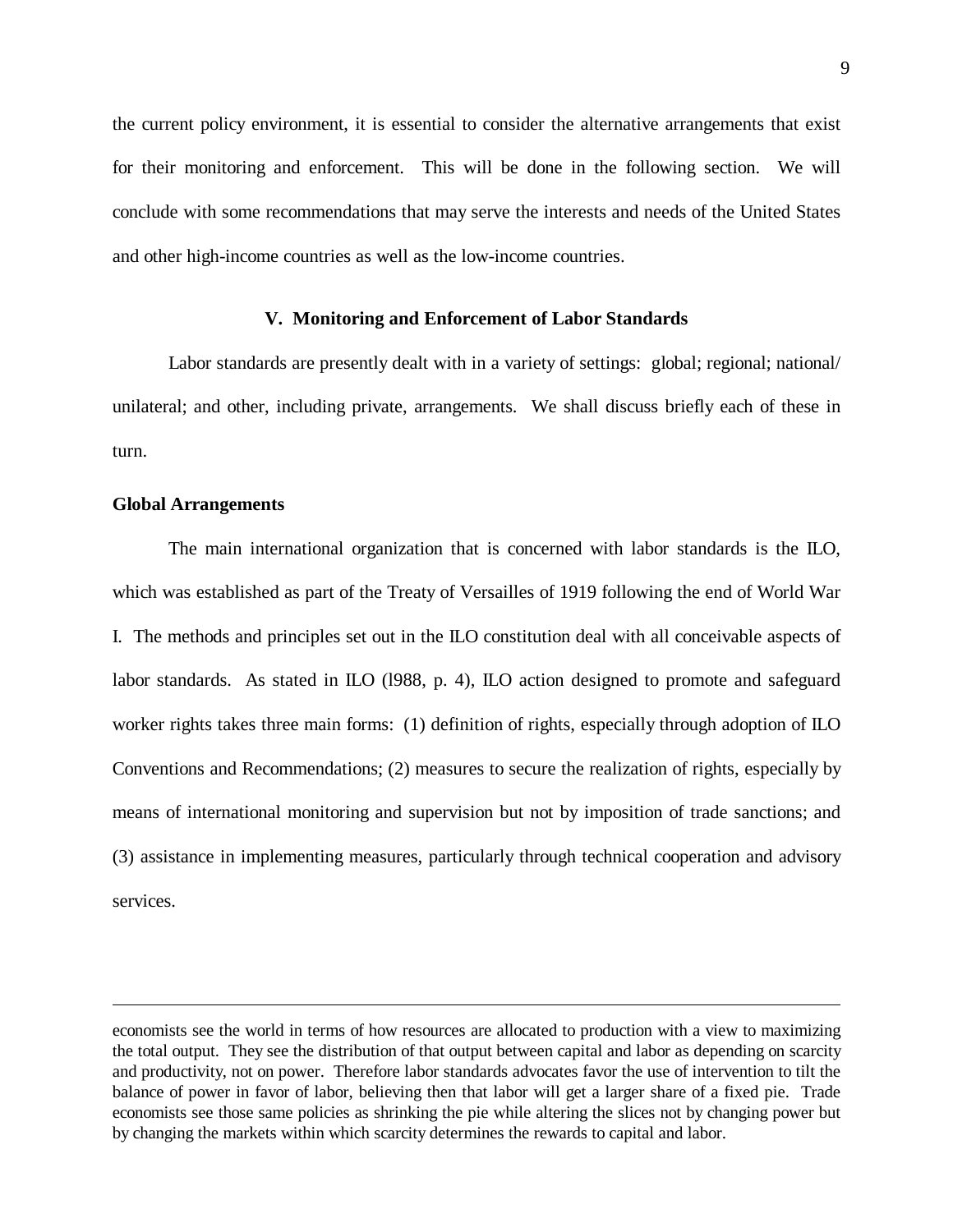It is interesting in this connection, as Charnovitz (1986, pp. 566-67) has noted, that issues of alleged unfair competition involving labor standards were addressed in Article 7 of Chapter II of the 1948 (still-born) (Havana) Charter of the International Trade Organization (ITO). Since the GATT was conceived with a more narrow mandate as compared to the ITO, it did not address labor standards, except in Article XX(e) that provides for prohibition of goods made with prison labor. Charnovitz (p. 574) notes further that as early as 1953 the United States proposed (unsuccessfully) adding a labor standards article to the GATT. This would have empowered GATT members to take measures against other countries under the provisions of GATT Article XXIII (Nullification and Impairment). The United States continued, again unsuccessfully, to push for negotiation of a GATT article on labor standards in both the Tokyo and Uruguay Rounds of Multilateral Trade Negotiations in the 1970s and 1980s. But the international community was put on notice in April 1994 at the Marrakesh signing of the Uruguay Round accords that the United States intended to pursue issues of labor standards in future multilateral negotiations.

There have since been efforts at drafting a so-called social clause dealing with core labor standards and including trade sanctions for noncompliance that might eventually be incorporated into the WTO. As noted in Aggarwal (1995, p. 38), in June 1994, the ILO began a research program dealing with the integration of social welfare and trade policy. A central objective was to develop a stronger enforcement mechanism. The ILO Secretariat proposed that the ILO and WTO work jointly on the oversight of international core labor standards, with the ILO concentrating on international monitoring and the WTO responsible for enforcement by means of trade-related sanctions. But because of disagreements among the country representatives of the ILO Working Party on the Social Dimensions of the Liberalization of International Trade, it was decided in early 1995 to suspend further discussion of the use of trade sanctions for alleged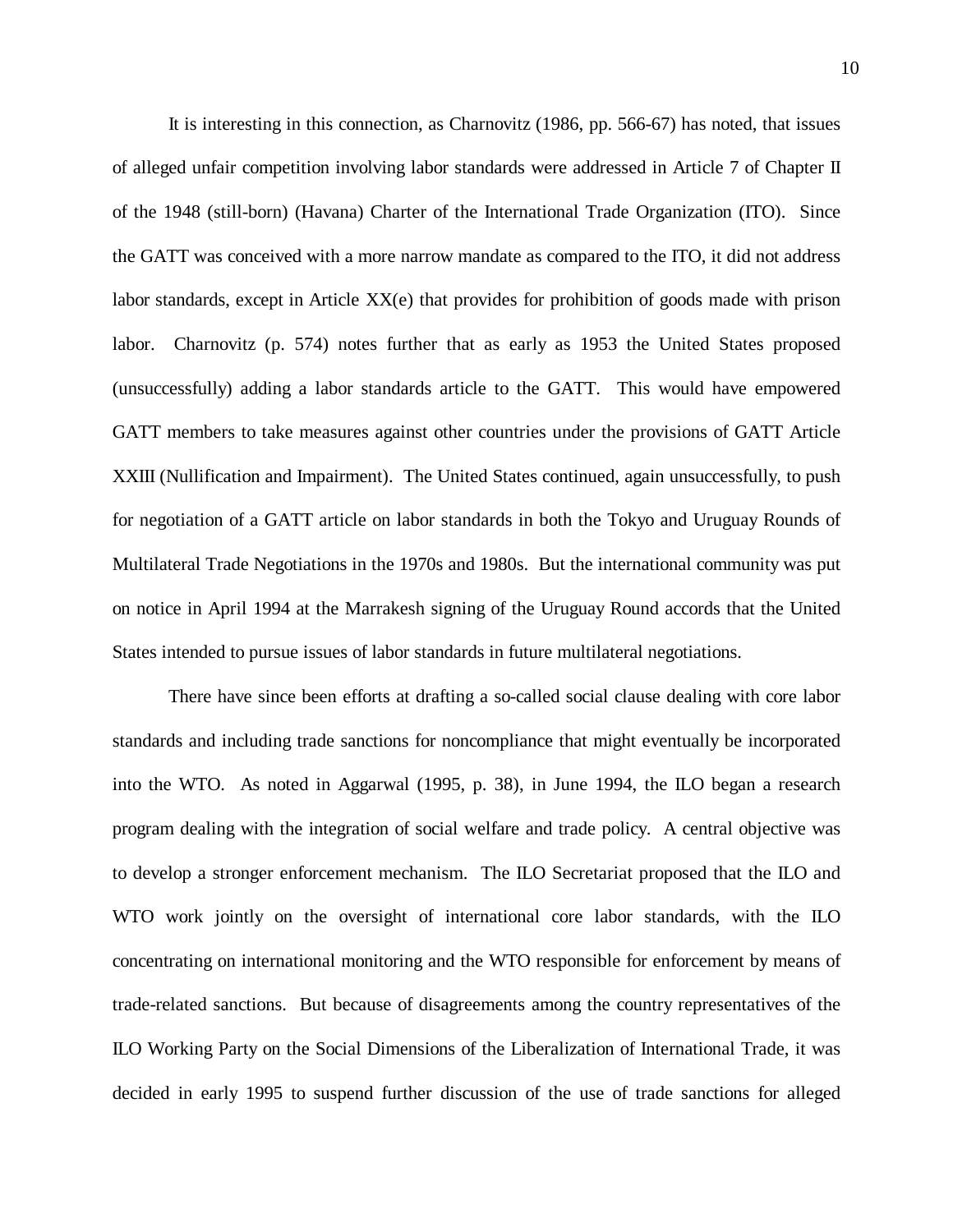noncompliance with core labor standards. Instead, as noted in OECD (1996, p. 7), the ILO has undertaken a program of research on the effects of trade liberalization on core standards and a review of ILO means of action for the promotion of standards.

The United States, with some support from France and southern European Union members, Canada, and Japan, nonetheless continued to pursue the issue of trade and labor standards in the context of the WTO, and there was a concerted effort to add the issue to the agenda for the WTO Ministerial Meeting held in Singapore in December 1996.

In considering whether or not the WTO is an appropriate forum for dealing with trade and alleged violations of core labor standards, it is pertinent to note the conclusion reached in the

OECD *Report on Trade, Employment and Labour Standards* (1996, pp. 16-17):

"Existing WTO provisions have not been designed for promoting core standards. Some of the suggestions under discussion would imply a reinterpretation of WTO practices and procedures while others would require to a greater or lesser extent renegotiation and amendment of WTO articles. Extending the WTO's Trade Policy Review Mechanism procedure to include labour standards would fall into the former category while other proposals would fall into the latter. In all cases, a consensus among WTO Members on the appropriateness and effectiveness of using WTO procedures to promote core labor standards and on the institutional changes required would have to be reached. Such a consensus does not exist at present. However, while some countries continue to call for discussion of the issue in the WTO and others are opposed, this remains an issue for international consideration. The debate on this issue and on the associated conceptual and practical difficulties will continue."

The debate on whether labor standards should be placed under the WTO's purview was

apparently resolved in the negative at the December 1996 WTO Ministerial Meeting. Thus, as

reported by Williams in *The Financial Times* (December 16, 1996, p. 4):

"Predictably hardest to resolve was the issue of labour standards, where the U.S. threatened to veto the entire declaration if no mention was made. Ministers eventually agreed to uphold internationally recognised core labour standards,.... But trade sanctions to enforce them were rejected and there is no provision for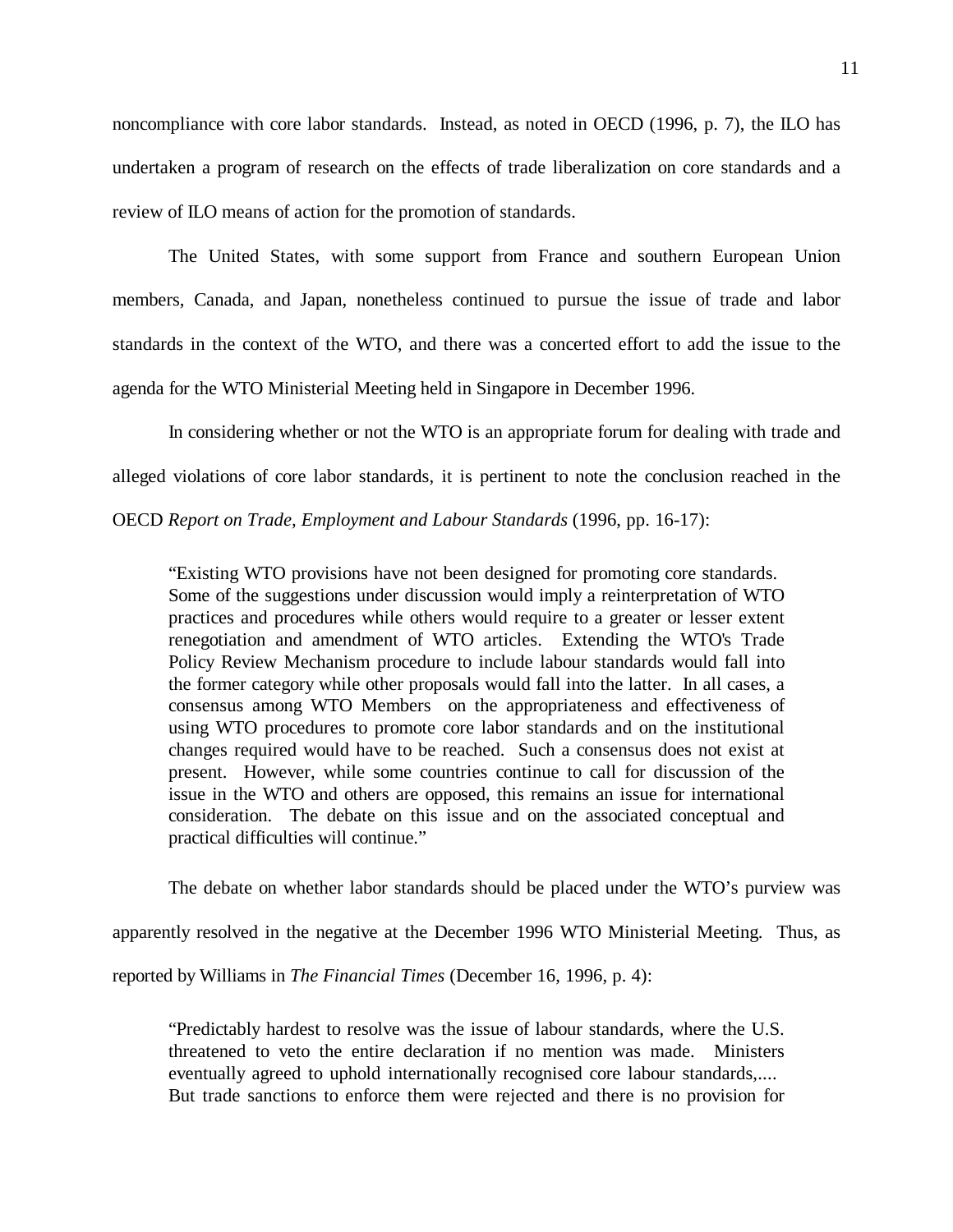follow-up work in the WTO, which is asked simply to maintain its (minimal) collaboration with the International Labour Organisation."

In spite of the decision to delegate to the ILO the major responsibility for dealing with issues of labor standards, efforts to link trade and labor standards have continued to be highly visible and controversial in public discourse in the United States especially. A replay of the December 1996 Singapore Ministerial discussions will likely occur at the 1999 Seattle Ministerial Meeting. Since the views of the various countries have not changed significantly in the intervening years, the chances are that the ILO will continue its responsibilities for monitoring international labor standards.

#### **Regional Arrangements**

## *European Union (EU)*

Issues of worker rights have been a focus of attention in the EU because of concerns over low-wage competition from some EU member countries, persistent unemployment, and wage stagnation. With the issuance in 1985 of the white paper signaling the intention to remove remaining barriers to trade and creation of a Single Market, a Community Charter of Fundamental Social Rights for Workers was drafted in 1988. This Charter, which is quite comprehensive and encompasses the "core" and "other" labor standards noted in our earlier discussion, has been adopted by all EU members.

In his evaluation of the EU Social Charter, Sapir (1995, pp. 742-743; 1996) concluded that harmonization of social policies was not a pre-condition of successful European trade liberalization and integration. He noted further that: "In the mid-1990s, differences in labour standards between member states remain substantial and 'social harmonisation' remains a distant reality. ...whatever harmonisation has been achieved in Europe, it could not have occurred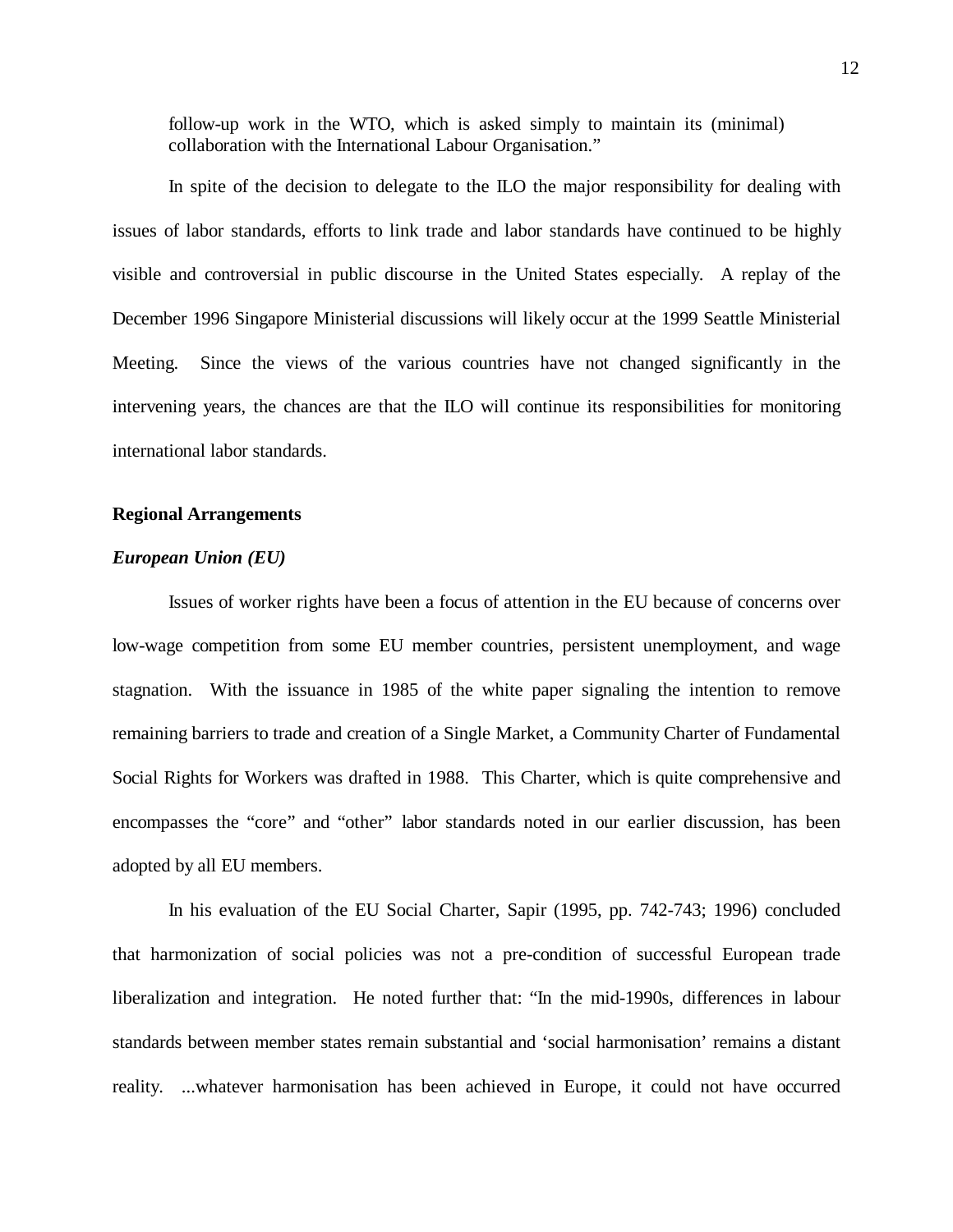without redistributive mechanisms between countries. In the absence of such mechanisms, the harmonisation of social policies cannot be contemplated internationally."

# **NAFTA**

At the time that NAFTA was being negotiated, some observers urged that it include a Social Charter for North America as a possible means of protecting the interests of workers.<sup>9</sup> However, since the NAFTA had already been signed by the member countries in the summer of 1992, the newly elected Clinton Administration opted to pursue a separate side agreement covering labor issues as well as an agreement covering environmental issues.

Because it required some time to establish the institutional framework following the implementation of NAFTA in January 1994, there has been limited experience in administering the labor side agreement. Most of the submissions that have been filed to date have involved alleged non-compliance especially by Mexico with its labor laws. These submissions have involved issues of freedom of association being denied to Mexican workers.

It is interesting to ask whether the NAFTA labor side agreement might serve as a model for an agreement that might in the future be incorporated into the WTO, an expanded NAFTA, or other regional trading arrangements. As far as a global agreement is concerned, the NAFTA side agreement goes beyond what are considered to be core labor standards and emphasizes the observance of existing national laws governing labor standards in the NAFTA member countries rather than the intercountry harmonization of these laws that proponents of labor standards favor. Further, not all standards are subject to sanctions and those that are (i.e., child labor, minimum employment standards, and occupational safety and health) are precisely ones that have engendered much of the ongoing controversy in the global context. Whether an agreement on

.

 $9^9$  A useful reference is Lemco and Robson (1993).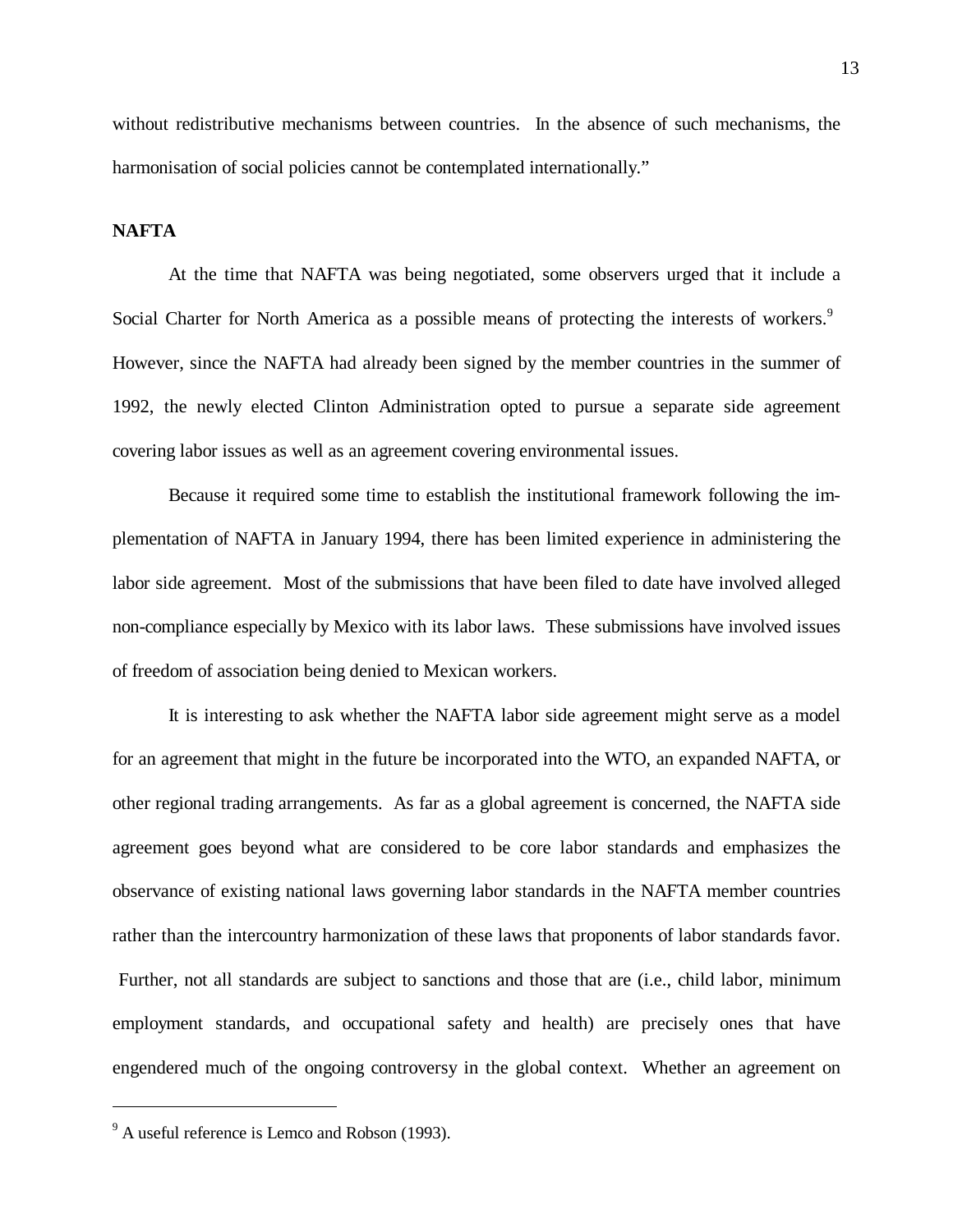labor rights and standards should be made a condition of expanding NAFTA to include Chile and other nations in the Western Hemisphere or made applicable to other existing regional trading arrangements also appears problematic on both conceptual and empirical grounds.

## **National/Unilateral Arrangements**

As noted in Brown, Deardorff, and Stern (1996, p. 229), since the 1980s it has become increasingly common to include international labor standards criteria in U.S. foreign economic legislation. The most important of these actions have been in establishing eligibility for trade preferences in the 1983 Caribbean Basin Economic Recovery Act and the 1984 renewal of the Generalized System of Preferences (GSP), and making the foreign denial of worker rights actionable under Section 301 of the 1988 Trade Act. The 1988 Trade Act also expanded the requirements of the Departments of State and Labor to submit periodic reports to Congress on human rights abuses and foreign adherence to internationally recognized worker rights. The stipulations on labor standards in the GSP were made mandatory. GSP eligibility has in fact been revoked at times for a number of developing countries until they showed evidence that the offending actions had been or were in the process of being eliminated. Apparently prompted by the U.S. experience, the EU has adopted similar labor standards criteria for its GSP program that became effective in 1998.

While there may be instances in which countries have improved their labor standards in order to maintain GSP eligibility, these cases may not be important economically, considering the size of the countries involved and the limited benefits that the GSP offers because of the restricted product coverage. Also, in the future the value of GSP will be eroded as the result of implementing the tariff reductions negotiated in the Uruguay Round. Nonetheless, it may appear that the experiences with quid-pro-quo actions under the GSP program can possibly provide some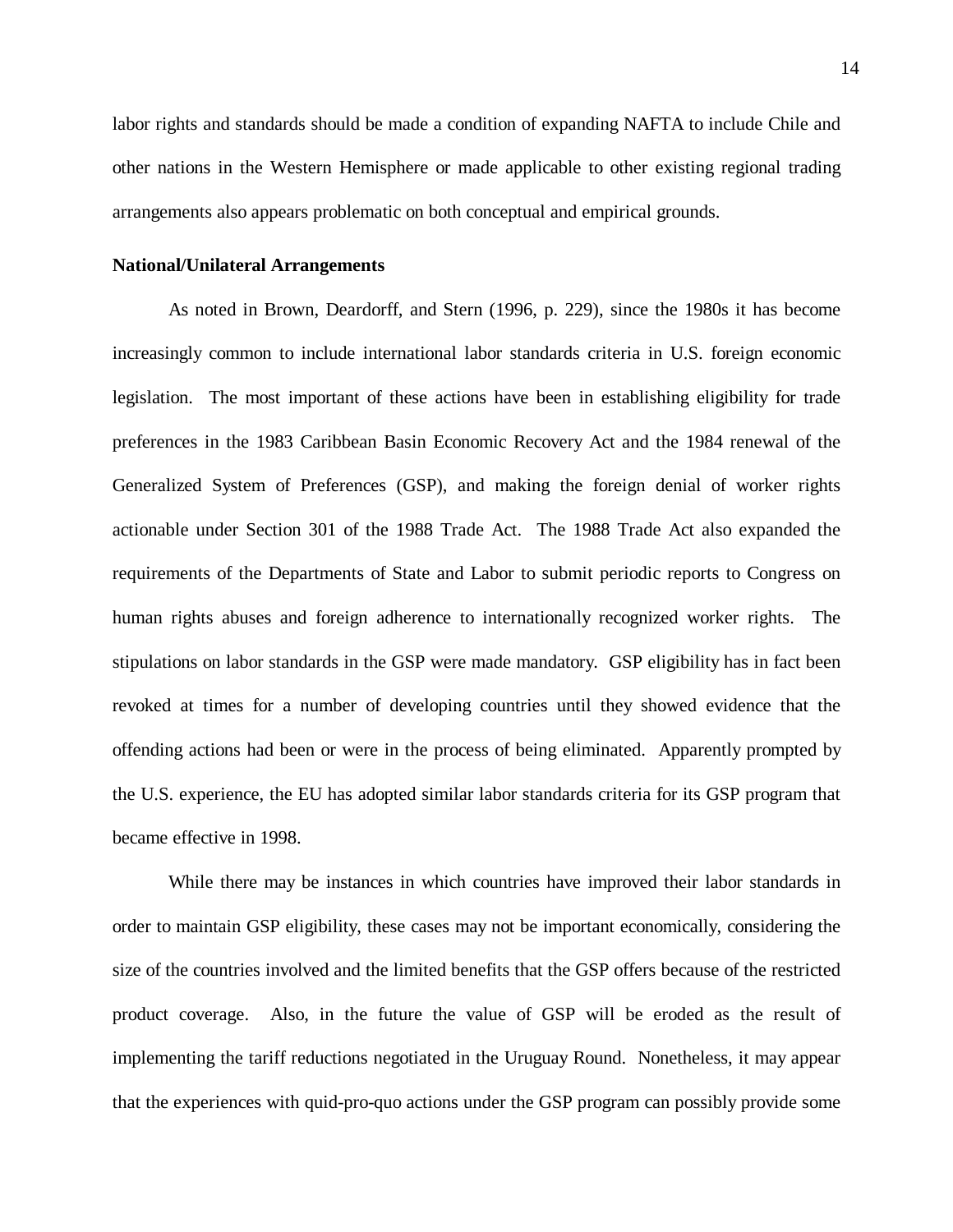useful insights into the design and implementation of policies and procedures governing tradelinked labor standards in other contexts. This may be misleading, however, since the removal of GSP eligibility is essentially decided unilaterally by the United States and the EU, both of which are obviously very powerful entities in the global trading system. Unilateral U.S. action can also be taken under Section 301 of the U.S. Trade Act. One should be wary therefore of arrangements in which developing countries may be coerced into taking actions detrimental to their own interests in response to pressures from their more powerful trading partners.<sup>10</sup>

#### **Other Arrangements**

.

There are a number of other arrangements that deserve mention in addition to those already discussed above.

For example, as noted in OECD (1996, pp. 161-69), the OECD, ILO, UNICEF, and other UN agencies have been active in promoting cooperative programs of economic development in which practical measures backed up often by multilateral and bilateral financial assistance can be devised to deal with some of the underlying causes of poverty in poor countries that may be reflected in the employment of children and the absence or relatively weak enforcement of core labor standards. The OECD and ILO have also developed international codes of conduct applicable to multinational enterprises (MNEs) that may assist in improving labor standards and working conditions in MNE affiliates in host developing countries. Individual firms can attempt to develop codes of conduct on their own, as Aggarwal (1995, p. 39) has noted has been done by such U.S. MNEs as Levi Strauss, Liz Claiborne, Nike, Reebok, Sears, Timberland, and Walmart. These cooperative efforts and codes of conduct are essentially voluntary in nature, and, of course, there is no guarantee that they will be effective in all circumstances in low-income countries, as some

<sup>&</sup>lt;sup>10</sup> Srinivasan (1998) characterizes the GSP as "'crumbs from the rich man's table' which the developing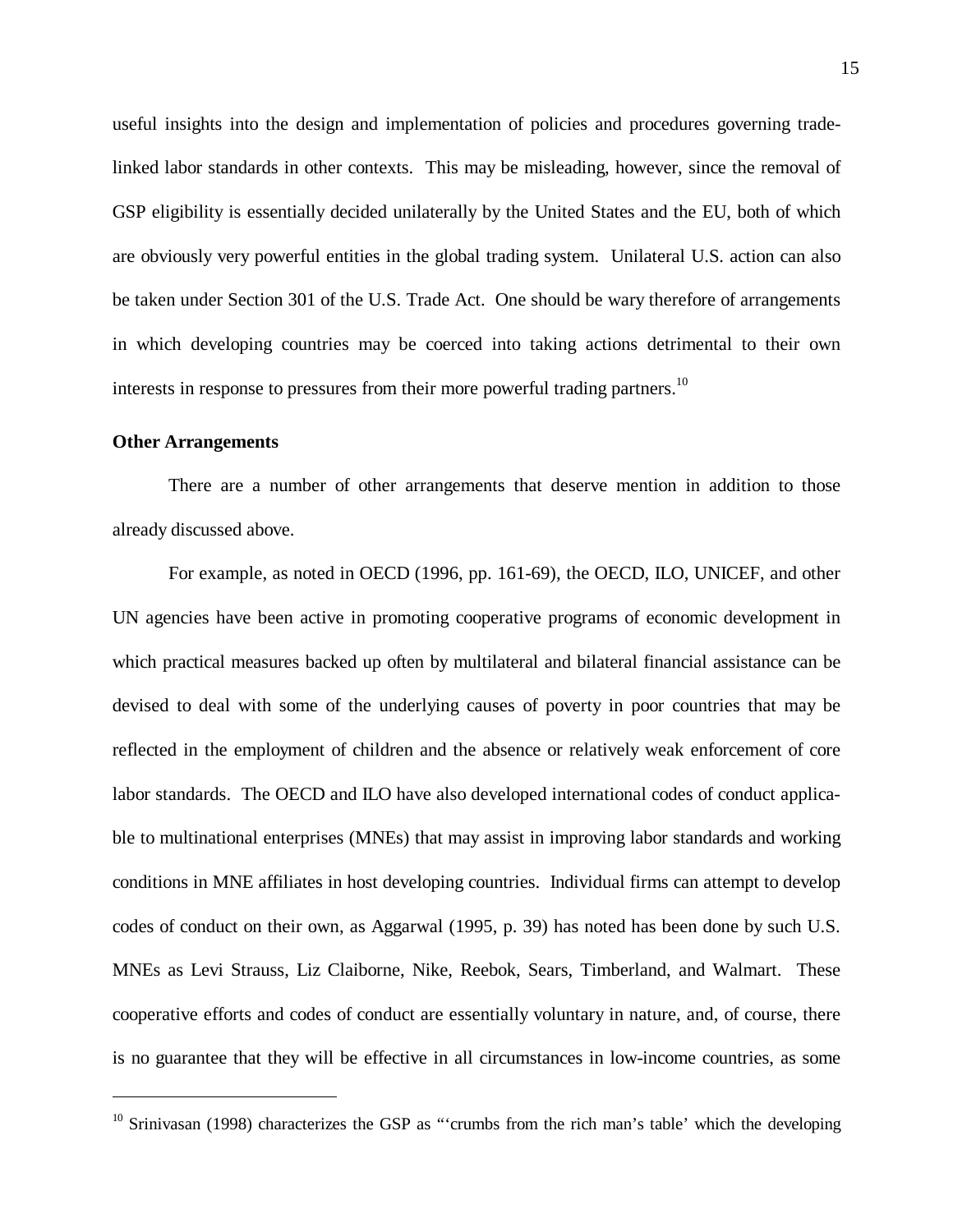firms have already discovered. Nonetheless, they serve an important role insofar as they help to focus attention on the importance of the root causes of underdevelopment and the types of business practices that may help low-income countries to raise per capita incomes and improve conditions of work.

Finally, also worth mentioning is the importance of consumer labeling in providing a market-based method for helping to improve labor standards. The advantage of labeling is that it provides information about production processes being used and allows consumers in making their consumption choices to reflect the satisfaction that they derive from the presumed realization of higher labor standards internationally. When labor standards are considered to be public goods, there will be a need for governmental policies. What is important is that these various private and public actions can be carried out without the coercion that may be involved when efforts are made internationally to influence governments to change their domestic labor-market policies.<sup>11</sup>

## **VI. Conclusions and Implications for Policy**

The motivation for this paper has been to consider whether international labor standards should be incorporated into the rules and mandate of the WTO which oversees the international trading system and into regional and national trade policies and trade agreements.. A case could possibly be made for devising WTO rules and disciplines to improve core labor standards in lowincome countries and, by the same token, to prevent the United States and other high-income countries from abusing their economic power in seeking measures that would be detrimental to

1

countries should do well without."

 $11$  It should be noted, however, that in a "quiet maneuver" led by Representative Bernard Sanders, (Ind-VT) and Senator Tom Harkin (D-IA), the 105<sup>th</sup> U.S. Congress enacted the Bonded Child Labor Elimination Act, and it was signed by President Clinton on October 10, 1997. The Act is designed to prohibit imports of goods made by indentured child laborers, that is, children who are sold into bondage by their parents and who must work for an extended period of time to gain their freedom. It is not yet clear how this Act is to be enforced, and, as already stated, it is unlikely to effect significant improvement in the conditions of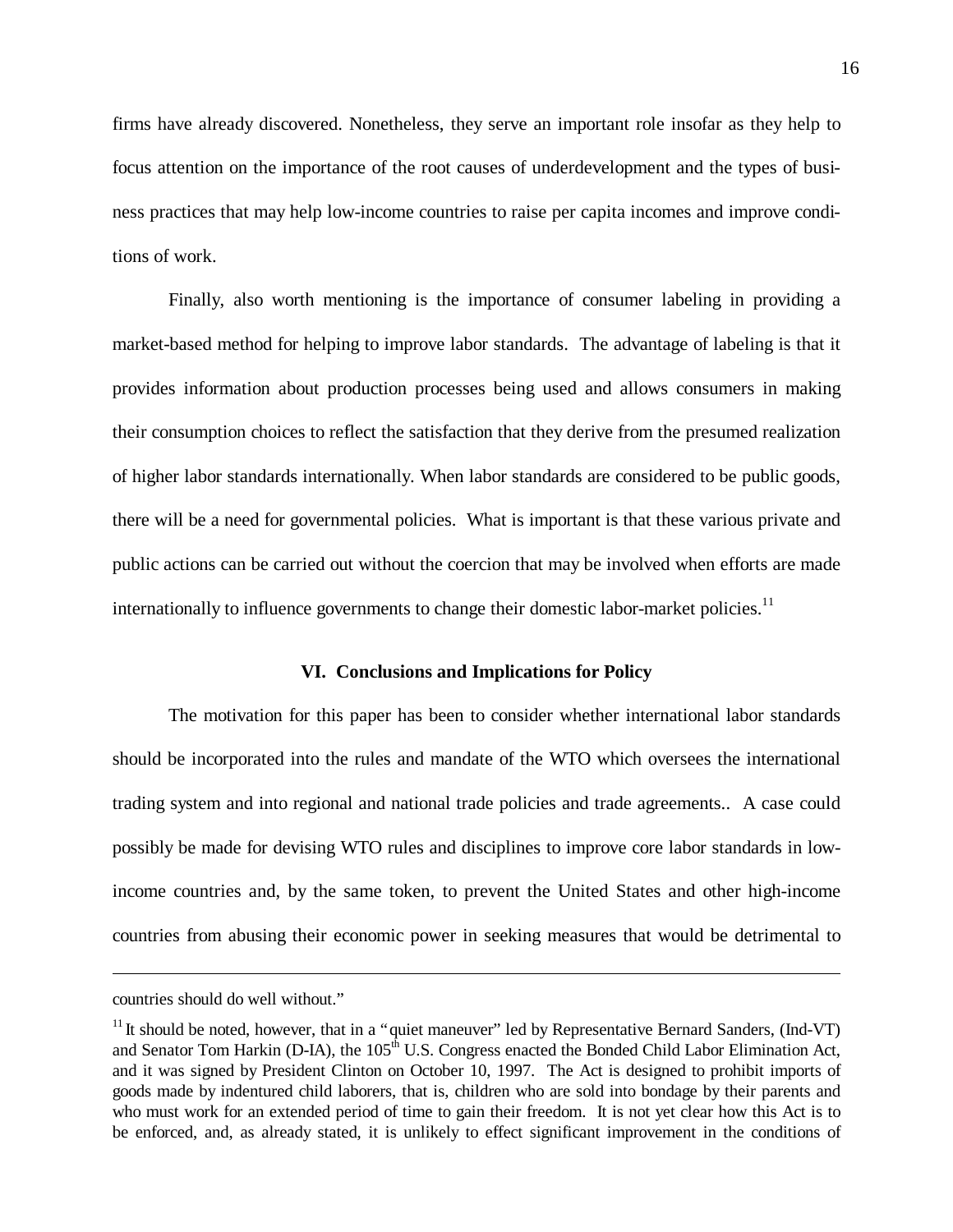the cost competitiveness and economic welfare of low-income countries. However, it is difficult to make this case convincingly because of the diversity of labor standards in countries with differing national characteristics, policies, and institutions. Furthermore, the literature summarized above suggests that there are no compelling theoretical and empirical grounds to support the international enforcement and harmonization of labor standards.

What then should be done on the global level? Issues of international labor standards have historically been the province of the ILO, which is often criticized because it lacks a mechanism for enforcement of discipline to raise labor standards and because it espouses an interventionist social agenda. While these criticisms may be true, they miss the point. If one looks at the economic development of the United States, Western Europe, Japan and other advanced industrialized countries over the past century, it is evident that the real incomes of workers have increased dramatically and that the conditions of work have improved concomitantly. To achieve these improvements in labor standards has required an active role for government together with broad public support in individual nations. In recent decades, there have been similar improvements in a substantial number of developing countries in Asia and Latin America. What the historical record suggests therefore is that policies are needed currently to provide technical and financial assistance to low-income countries to promote economic progress, which in turn will help these countries to enhance the economic welfare of their citizenry.

With sufficient encouragement and increased financial support, the ILO can provide a multilateral forum that would serve to strengthen its role and authority in pursuing improved labor standards internationally. The challenge then is to reinforce the institutional role for which the ILO has been designed.

poverty that are characteristic of the families involved. For more details, see Greenhouse (1997).

1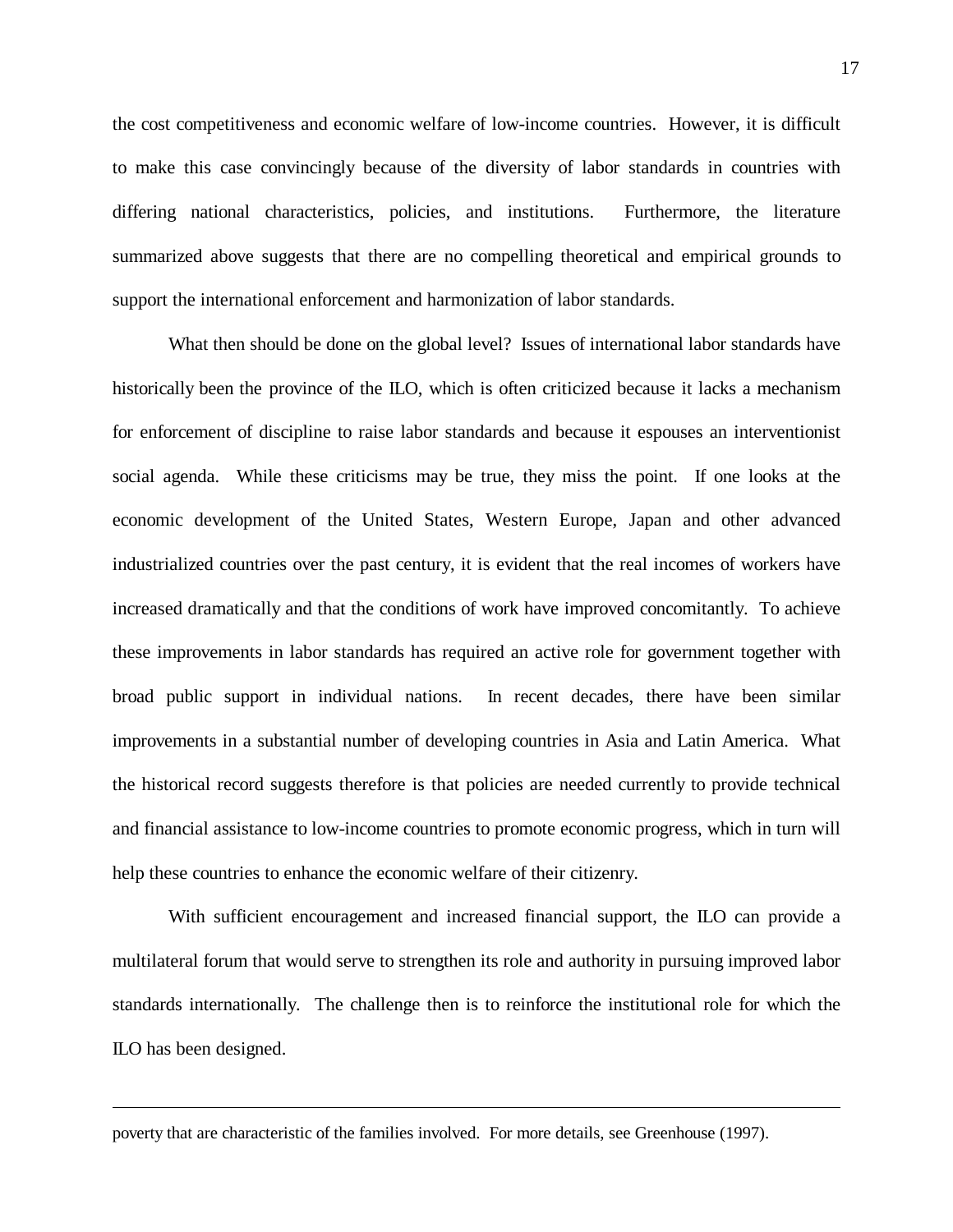In conclusion, what must be emphasized is that the policies of the United States and other industrialized countries should be directed to maintaining open markets and encouraging the economic growth of their developing country trading partners. This is the surest way to achieve higher labor standards since there is pervasive historical evidence that standards are improved with higher levels of per capita incomes. This suggests accordingly that national governments in developing countries should institute pro-active policies designed to improve working conditions and workers' rights as their economies expand and more resources can be channeled towards social betterment.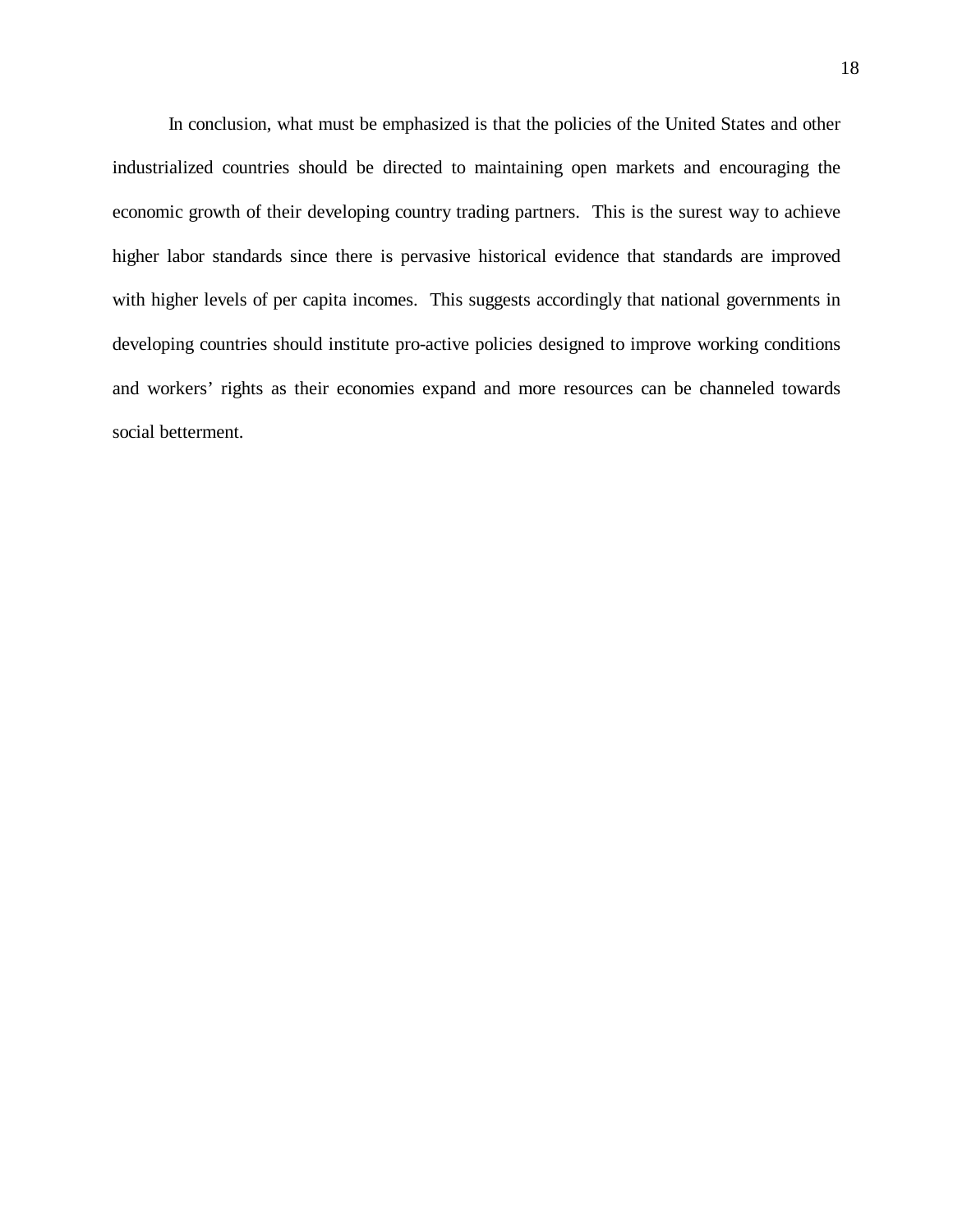#### **References**

- Aggarwal, Mita. 1995. "International Trade, Labor Standards, and Labor Market Conditions: An Evaluation of the Linkages," USITC, Office of Economics Working Paper No. 95-06- C (June).
- Brown, Drusilla K. 1999. "Can Consumer Product Labels Deter Foreign Child Labor Exploitation?" In process (July).
- Brown, Drusilla K., Alan V. Deardorff, and Robert M. Stern. 1996. "International Labor Standards and Trade: A Theoretical Analysis," in Jagdish N. Bhagwati and Robert E. Hudec (eds.), *Harmonization and Fair Trade: Prerequisites for Free Trade?* Cambridge: MIT Press.
- Charnovitz, Steve. 1986. "The Influence of International Labor Standards on the World Trading Regime: A Historical Review," *International Labour Review* 126:565-84.
- Fields, Gary. 1995. *Trade and Labour Standards: A Review of the Issues.* Paris: OECD.
- Freeman, Richard B. 1994. "A Hard-Headed Look at Labor Standards," in U.S. Department of Labor, Bureau of International Labor Affairs, *International Labor Standards and Global Economic Integration: Proceedings of a Symposium*. Washington, D.C.: U.S. Department of Labor.
- Greenhouse, Steven. 1997. "Congress Set to Ban Imports of Goods Made by Child Slave Labor," *The New York Times*, October 1.
- International Labour Organization (ILO). 1988. *Human Rights: A Common Responsibility.* International Labour Conference, 75th Session, 1988. Geneva: ILO.
- Krueger, Alan. 1997. "International Labor Standards and Trade," *Annual World Bank Conference on Development Economics 1996*. Washington, D.C.: The World Bank, 281-302.
- Lemco, Jonathan and William B.P. Robson (eds.). 1993. *Ties Beyond Trade: Labor and Environmental Issues under the NAFTA.* Canadian-American Committee: C.D. Howe Institute (Canada) and National Planning Association (U.S.A.).
- Lyle, Faye. 1991. "Worker Rights in U.S. Policy," *Foreign Labor Trends,* 91-54, U.S. Department of Labor, Bureau of International Labor Affairs. Washington, D.C.: U.S. Government Printing Office.
- Organization for Economic Cooperation and Development (OECD). 1996. *Trade, Employment and Labour Standards: A Study of Core Workers' Rights and International Trade*. Paris: OECD.